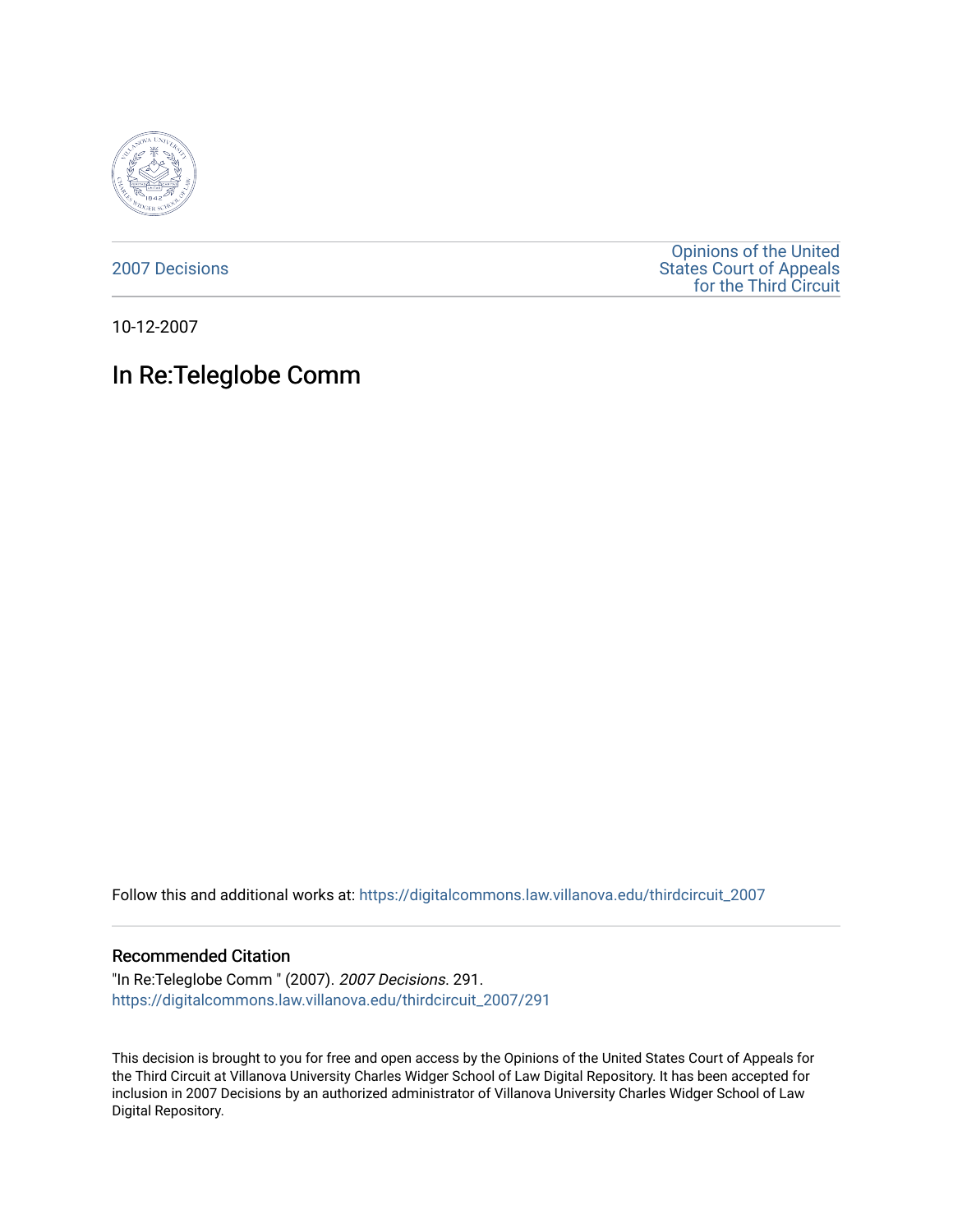PRECEDENTIAL

### UNITED STATES COURT OF APPEALS FOR THE THIRD CIRCUIT

 $\overline{a}$ 

 $\overline{a}$ 

No. 06-2915

## IN RE: TELEGLOBE COMMUNICATIONS CORPORATION, et al, **Debtor**

TELEGLOBE USA INC.; OPTEL COMMUNICATIONS INC.; TELEGLOBE HOLDINGS (U.S.) CORPORATION; TELEGLOBE MARINE (U.S.) INC.; TELEGLOBE HOLDING CORP.; TELEGLOBE TELECOM CORPORATION; TELEGLOBE INVESTMENT CORP.; TELEGLOBE SUBMARINE, Teleglobe Submarine Inc.; OFFICIAL COMMITTEE OF UNSECURED CREDITORS OF TELEGLOBE COMMUNICATIONS CORPORATION; TELEGLOBE COMMUNICATIONS CORPORATION; TELEGLOBE LUXEMBOURG, LLC; TELEGLOBE PUERTO RICO INC.

v.

BCE INC.; MICHAEL T. BOYCHUK; MARC A. BOUCHARD; SERGE FORTIN; TERENCE J. JARMAN; STEWART VERGE; JEAN C. MONTY; RICHARD J. CURRIE; THOMAS KIERANS; STEPHEN P. SKINNER; H. ARNOLD STEINBERG,

Appellants

VARTEC TELECOM, INC., Defendants/Intervenor in District Court

 $\overline{a}$ 

 $\overline{a}$ 

Appeal from the United States District Court for the District of Delaware (D.C. Civil Action No. 04-cv-01266) Chief District Judge: Honorable Sue L. Robinson

Argued January 8, 2007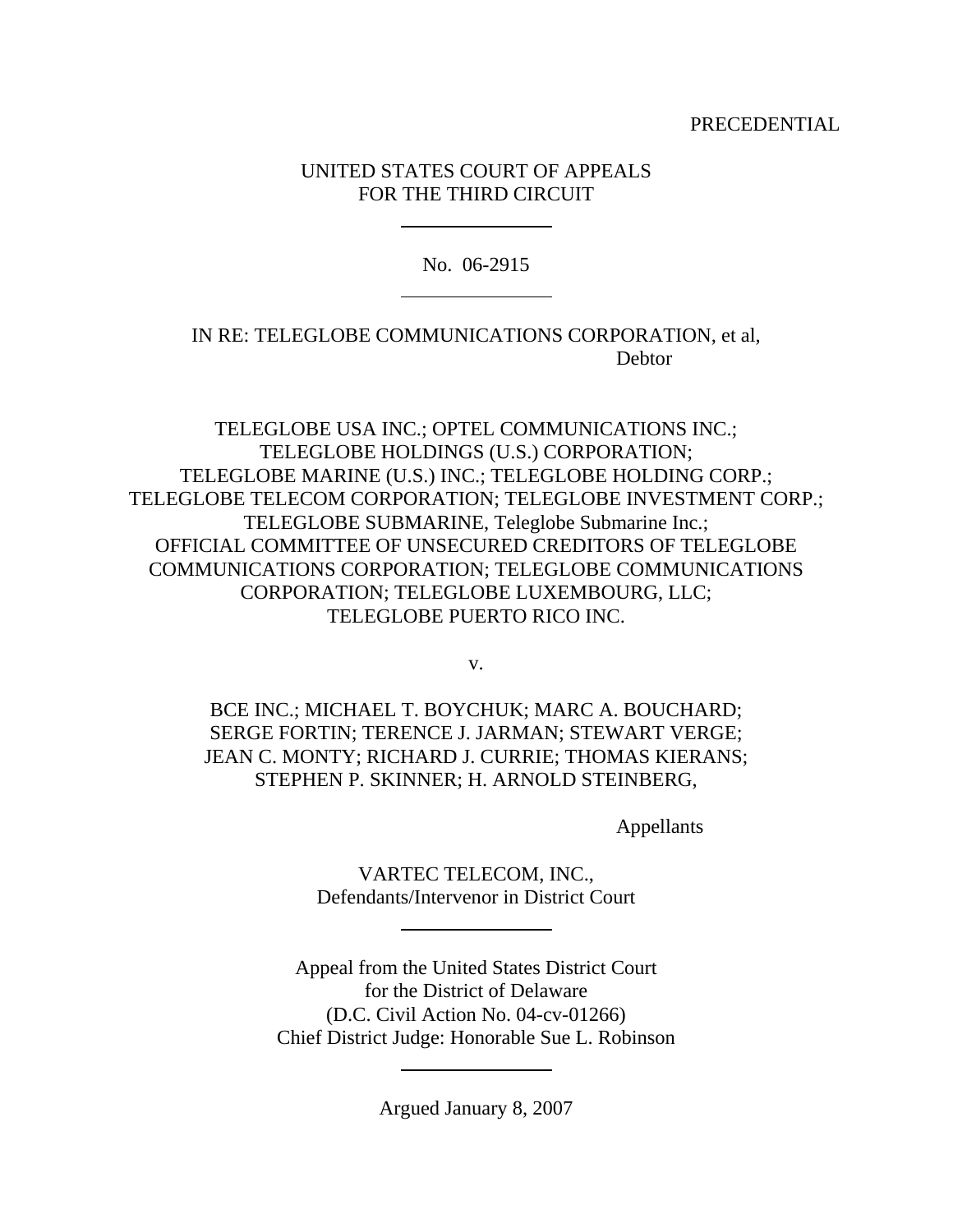### Before: McKEE, AMBRO and FISHER, Circuit Judges

### (Opinion filed July 17, 2007)

Pauline K. Morgan, Esquire John T. Dorsey, Esquire Margaret B. Whiteman, Esquire Young, Conaway, Stargatt & Taylor 1000 West Street, P.O. Box 391 17th Floor, Brandywine Building Wilmington, DE 19899-0391

Stuart J. Baskin, Esquire Jaculin Aaron, Esquire Shearman & Sterling 599 Lexington Avenue New York, NY 10022

Stephen J. Marzen, Esquire (Argued) Shearman & Sterling 801 Pennsylvania Avenue, N.W., Suite 900 Washington, D.C. 20004

Counsel for Appellants

Gregory V. Varallo, Esquire C. Malcom Cochran, IV, Esquire (Argued) Chad M. Shandler, Esquire Richards, Layton & Finger One Rodney Square P.O. Box 551 Wilmington, DE 19899

Philip A. Lacovara, Esquire Andrew Tauber, Esquire Mayer, Brown, Rowe & Maw 1909 K Street, N.W. Washington, D.C. 20006

Counsel for Appellees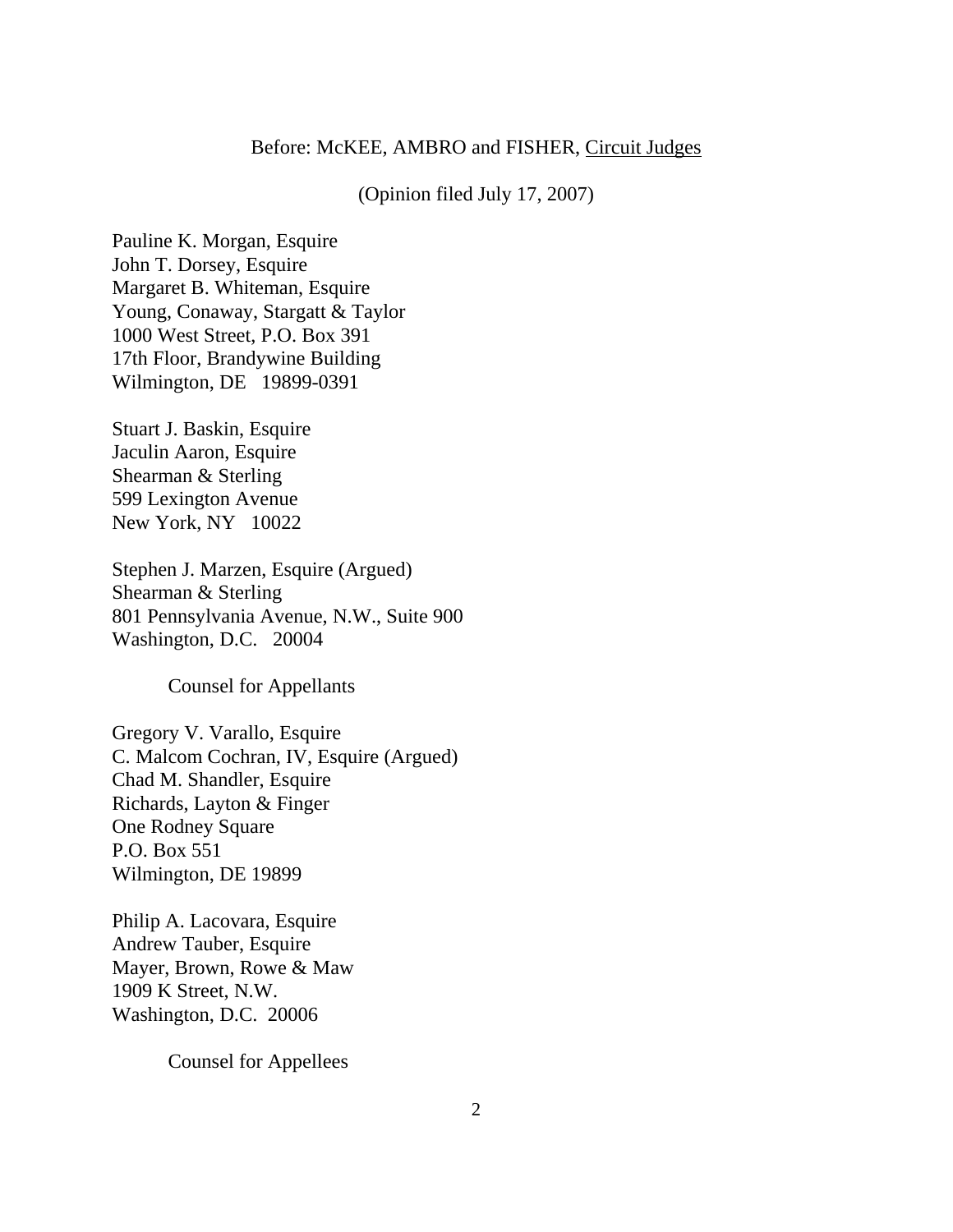Mark I. Levy, Esquire Kilpatrick Stockton 607 14th Street, N.W., Suite 900 Washington, D.C. 20005

Susan Hackett, Esquire Senior Vice President and General Counsel Association of Corporate Counsel 1025 Connecticut Avenue, N.W., Suite 200 Washington, D.C. 20036

David C. Frederick, Esquire Robert A. Klinck, Esquire Kellogg, Huber, Hansen, Todd, Evans & Figel 1615 M Street, N.W., Suite 400 Washington, D.C. 20036

Counsel for Amici-Appellants

### **ORDER AMENDING PRECEDENTIAL OPINION**

AMBRO, *Circuit Judge*

It is now ordered that the published Opinion in the above case filed July 17, 2007, be amended as follows:

On page 7, in footnote 1, insert "The" before "Righteous Brothers"; add apostrophes to the words "Lovin' " and "Feelin' "; and include the word "Records" in the parenthetical after "Phillies" so that the footnote reads as follows:

The Righteous Brothers, *You've Lost That Lovin' Feelin'*, *on* YOU'VE LOST THAT LOVIN' FEELIN' (Phillies Records 1965).

On page 19, in the fifteenth line, replace the comma between "law" and "and" with a semicolon, so that the line reads as follows:

as a matter of law; and (3) even the documents that fell outside

On page 21, in the twenty-first line, delete the alteration "[s]" in the quote, so that the full quote reads as follows: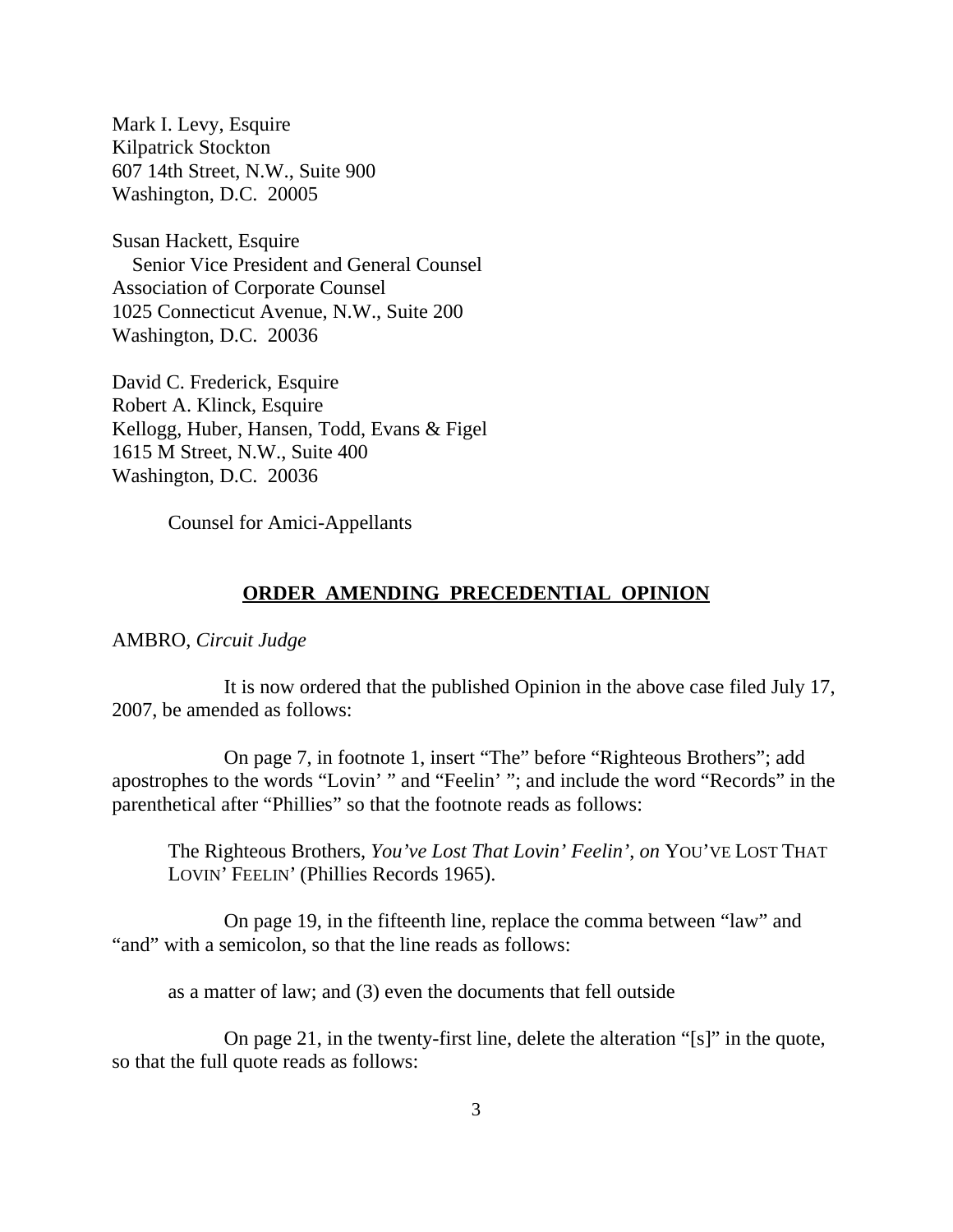"Delaware courts look to the Restatement (Second) of Conflict of Laws for guidance in choice of law disputes."

On page 22, in the thirteenth line, the word "Conflicts" in the source name should be "Conflict," so that the full citation reads as follows:

RESTATEMENT (SECOND) OF CONFLICT OF LAWS § 139 (1971).

On page 23, in the ninth line, the word "Conflicts" in the source name should be "Conflict," so that the full citation reads as follows:

RESTATEMENT (SECOND) OF CONFLICT OF LAWS § 139 cmts. c & d.

On page 36, in the twelfth line, the period should be a comma, so that the full line reads as follows:

proper "community of interest," whether the context be criminal

On page 37, in the fifth line, a section symbol should be inserted, so that the first citation reads as follows: RICE § 4:35

On page 43, in the twentieth line, insert a comma and periods in the abbreviation "L.L.P." so that the citation reads as follows:

*Trenwick Am. Litig. Trust v. Ernst & Young, L.L.P.*, 906 A.2d 168, 192 (Del. Ch. 2006).

On page 45, in the thirteenth line, insert a second closing parenthesis before the period, so that the twelfth and thirteenth lines read as follows:

(emphasis in original) (internal citations and quotation marks omitted)).

On page 49, in the third line, a section symbol should be inserted, so that the second citation reads as follows: RICE § 4:33.

On page 50, in the third line, insert "and" between "Securities" and "Exchange."

On page 56, in the first line, "*Comm'n*" should be changed to "*Commission*."